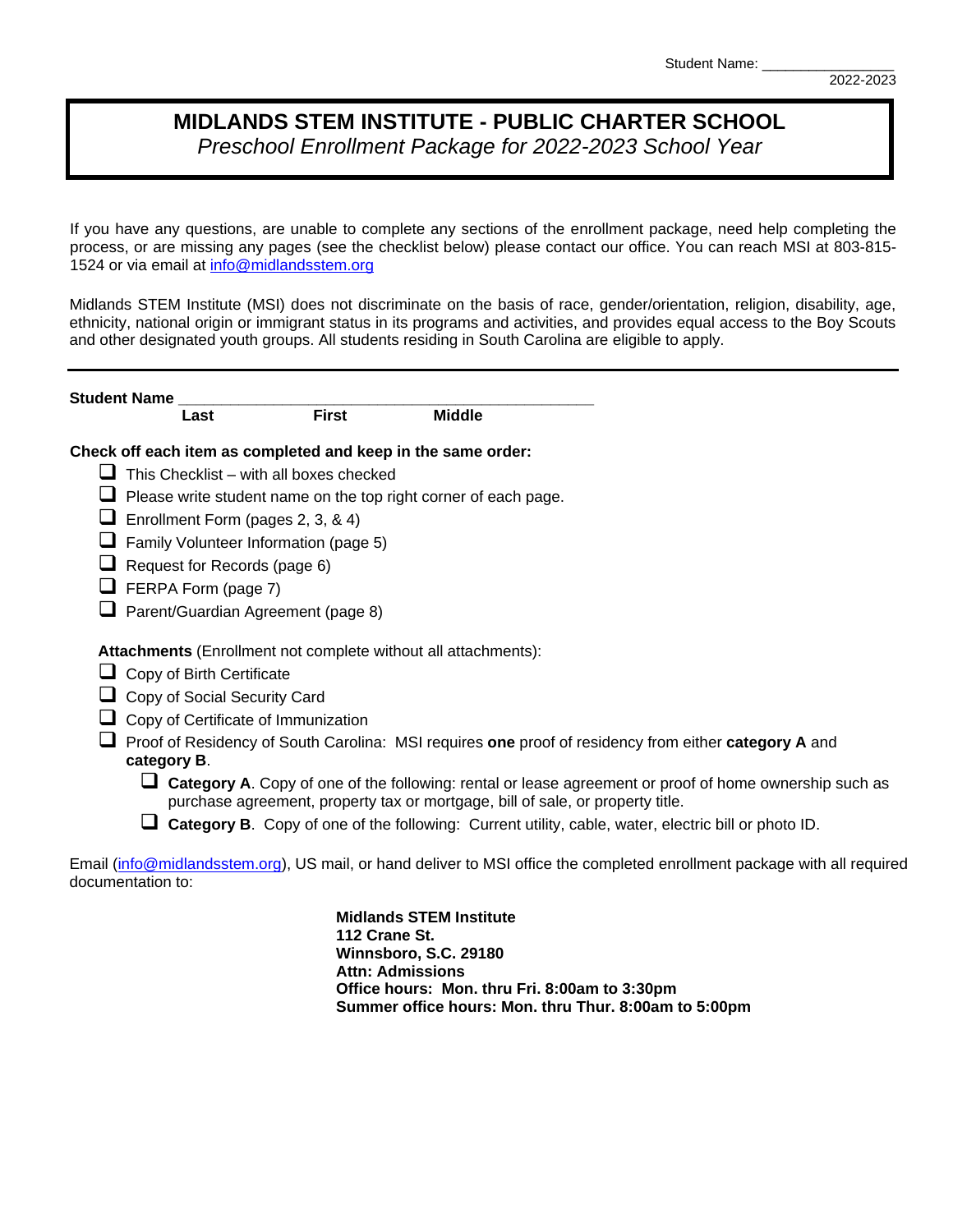Student Name:



#### **FOR OFFICE USE ONLY**

- 
- 
- 
- 
- □ Student Interests Page<br>□ Internet Usage Contract

- <table>\n<tbody>\n<tr>\n<td>□ Enrollment Form</td>\n<td>□ Copy of Birth Certificance</td>\n</tr>\n<tr>\n<td>□ Family Volume Information</td>\n<td>□ Copy of Social Security</td>\n</tr>\n<tr>\n<td>□ Request for records</td>\n<td>□ Copy of Certificance of Im</td>\n</tr>\n</tbody>\n</table> Family Volunteer Information Copy of Social Security Card
- $\Box$  Request for records  $\Box$  Copy of Certificate of Immunization Media Release From (or exemption form)
- □ Parent/Guardian Agreement □ Proof of Residence (Category A and B)
	- $\Box$  Computer Lease or Loan Form (if applicable

2022-2023

Date Received:

*PUBLIC CHARTER SCHOOL*

# 2022-2023 ENROLLMENT FORM

PERMANENT RECORDS (please print clearly)

### **STUDENT INFORMATION**

#### STUDENT NAME:

|                                                                                                                                                                                                                                                                                                                                  | (LAST)                                                                                                                                                                                                                                                                                                                                       | (FIRST)                        | (MIDDLE) | (SUFFIX: Jr., Sr., III, etc.) |  |  |
|----------------------------------------------------------------------------------------------------------------------------------------------------------------------------------------------------------------------------------------------------------------------------------------------------------------------------------|----------------------------------------------------------------------------------------------------------------------------------------------------------------------------------------------------------------------------------------------------------------------------------------------------------------------------------------------|--------------------------------|----------|-------------------------------|--|--|
| AGE:                                                                                                                                                                                                                                                                                                                             | <b>BIRTH DATE:</b>                                                                                                                                                                                                                                                                                                                           | <b>SOCIAL SECURITY NUMBER:</b> |          |                               |  |  |
|                                                                                                                                                                                                                                                                                                                                  | GENDER: Male $\Box$ Female $\Box$                                                                                                                                                                                                                                                                                                            | PRIMARY LANGUAGE:              |          |                               |  |  |
| $\Box$ Asian                                                                                                                                                                                                                                                                                                                     | REQUIRED RACE CODES: If not completed, school personnel are required to make a selection. Multiple races may be chosen.<br>□ African American/American Indian □ American Indian<br>□ African American<br>□ Hawaiian/Pacific Islander<br>$\Box$ Hispanic<br>□ White/Asian<br>□ White/African American □ White/American Indian<br>$\Box$ White |                                |          |                               |  |  |
|                                                                                                                                                                                                                                                                                                                                  | IS YOUR CHILD CURRENTLY RECEIVING FREE OR REDUCED LUNCHES? YES Q<br>NO O                                                                                                                                                                                                                                                                     |                                |          |                               |  |  |
| HAS YOUR STUDENT STUDIED A FOREIGN LANGUAGE? YES □ NO □                                                                                                                                                                                                                                                                          |                                                                                                                                                                                                                                                                                                                                              |                                |          |                               |  |  |
| WHICH LANGUAGE(S) AND HOW MANY YEARS?                                                                                                                                                                                                                                                                                            |                                                                                                                                                                                                                                                                                                                                              |                                |          |                               |  |  |
| <b>SPECIAL EDUCATION:</b><br>IS STUDENT CURRENTLY RECEIVING SPECIAL EDUCATION SERVICES OR HAVE AN IEP (Individualized Education<br>Program)? YES $\square$<br>NO □<br>IF YES, PLEASE SPECIFY: □ RESOURCE □ INCLUSION □ SELF-CONTAINED<br>IF YES, PLEASE ID AREA(S):<br>QLD QED QEMD QVISUALLY IMPAIRED QHEARING IMPAIRED QOTHER: |                                                                                                                                                                                                                                                                                                                                              |                                |          |                               |  |  |

### **STUDENT SIBLING/FAMILY INFORMATION**

#### NAME AND GRADE OF SIBLINGS ENROLLED OR ENROLLING IN MSI:

| Sibling 1:                                          | Grade: |  |  |
|-----------------------------------------------------|--------|--|--|
| Sibling 2:                                          | Grade: |  |  |
| Sibling 3:                                          | Grade  |  |  |
| NAME OF PARENT(S) / GUARDIAN(S) STUDENT LIVES WITH: |        |  |  |
| IF GUARDIAN, PROOF OF GUARDIANSHIP:                 |        |  |  |
| <b>RELATIONSHIP TO STUDENT:</b>                     |        |  |  |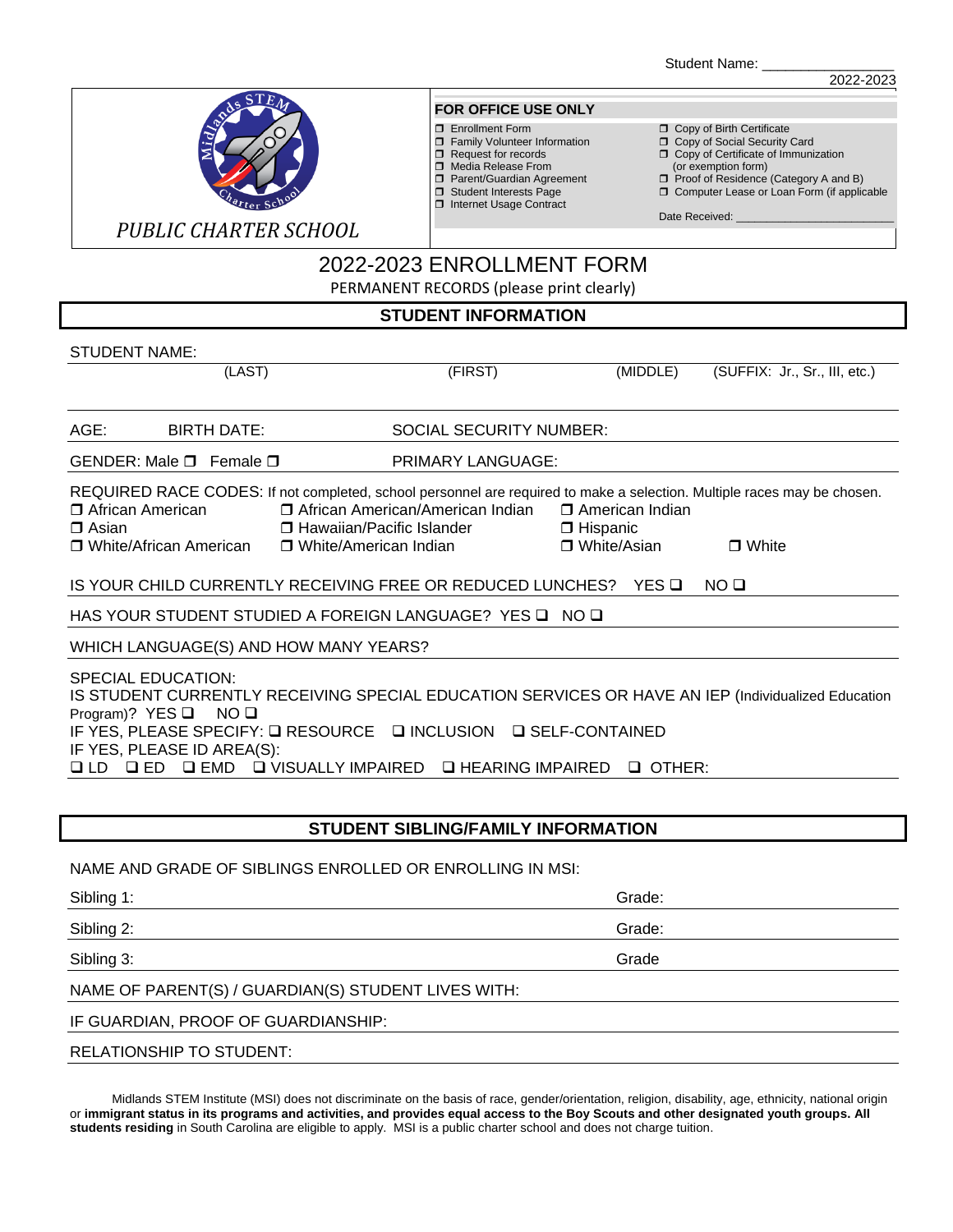Student Name: \_

2022-2023

## **PARENT/GUARDIAN 1 (PRIMARY CONTACT)**

| NAME:                                                                                                                                                                        |                          |        |           |  |
|------------------------------------------------------------------------------------------------------------------------------------------------------------------------------|--------------------------|--------|-----------|--|
| (FIRST)                                                                                                                                                                      | (MIDDLE)                 |        | (LAST)    |  |
| <b>ADDRESS:</b>                                                                                                                                                              |                          |        |           |  |
| CITY:                                                                                                                                                                        |                          | STATE: | ZIP CODE: |  |
| MAILING ADDRESS (if different from above):                                                                                                                                   |                          |        |           |  |
| CITY:                                                                                                                                                                        |                          | STATE: | ZIP CODE: |  |
| <b>HOME PHONE:</b>                                                                                                                                                           |                          | CELL:  |           |  |
| EMAIL:                                                                                                                                                                       |                          |        |           |  |
| MAY MSI PUBLISH YOUR PHONE NUMBERS IN THE SCHOOL DIRECTORY? YES O<br>NO <sub>0</sub><br>MAY MSI PUBLISH YOUR EMAIL ADDRESS IN THE SCHOOL DIRECTORY? YES O<br>NO <sub>0</sub> |                          |        |           |  |
|                                                                                                                                                                              | <b>PARENT/GUARDIAN 2</b> |        |           |  |
| NAME:                                                                                                                                                                        |                          |        |           |  |
| (FIRST)                                                                                                                                                                      | (MIDDLE)                 |        | (LAST)    |  |
| <b>ADDRESS:</b>                                                                                                                                                              |                          |        |           |  |
| CITY:                                                                                                                                                                        |                          | STATE: | ZIP CODE: |  |
| MAILING ADDRESS (if different from above):                                                                                                                                   |                          |        |           |  |
| CITY:                                                                                                                                                                        |                          | STATE: | ZIP CODE: |  |
| <b>HOME PHONE:</b>                                                                                                                                                           |                          | CELL:  |           |  |
| EMAIL:                                                                                                                                                                       |                          |        |           |  |
| MAY MSI PUBLISH YOUR PHONE NUMBERS IN THE SCHOOL DIRECTORY? YES O<br>NO <sub>0</sub>                                                                                         |                          |        |           |  |
| MAY MSI PUBLISH YOUR EMAIL ADDRESS IN THE SCHOOL DIRECTORY?<br>NO <sub>0</sub><br>$YES\P$                                                                                    |                          |        |           |  |
| <b>OPTIONAL STUDENT PROGRAMS (FEES MAY APPLY)</b>                                                                                                                            |                          |        |           |  |
|                                                                                                                                                                              |                          |        |           |  |

ARE YOU INTERESTED IN AFTER SCHOOL CARE PROGRAMS? YES  $\square$  NO  $\square$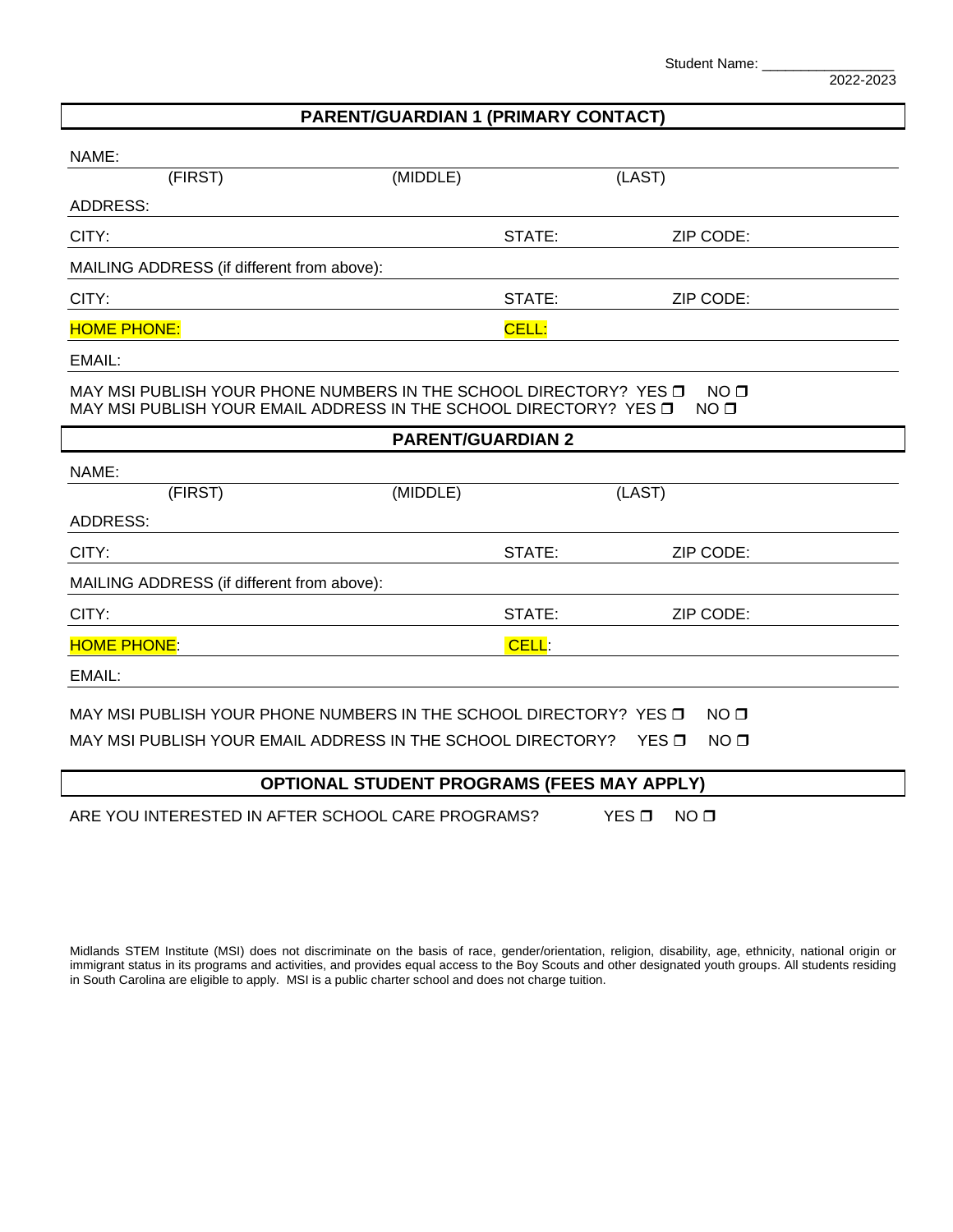Student Name:

2022-2023

#### **STUDENT HEALTH INFORMATION**

PRIMARY PHYSICIAN: PHONE: PHONE: PHONE: PHONE: PHONE: PHONE: PHONE: PHONE: PHONE: PHONE: PHONE: PHONE: PHONE: PHONE: PHONE: PHONE: PHONE: PHONE: PHONE: PHONE: PHONE: PHONE: PHONE: PHONE: PHONE: PHONE: PHONE: PHONE: PHONE:

DENTIST: PHONE:

HEALTH INSURANCE COMPANY: GROUP / ID #:

EMERGENCY CONTACT **EXECUTES A SECURE 2018 THE RELATIONSHIP:** 

ADDRESS: PHONE:

DOES YOUR CHILD HAVE A 504 HEALTH PLAN TO COORDINATE REQUIRED SERVICES? YES  $\square$  NO  $\square$ 

DOES YOUR CHILD WEAR: Q PRESCRIPTION GLASSES Q CONTACT LENS Q HEARING AID OTHER:

PLEASE DESCRIBE ANY HEALTH CONCERNS WE SHOULD BE AWARE OF LIKE ALLERGIES:

OTHER INFORMATION OR CONCERNS YOU WOULD LIKE TO BRING TO THE ADMINSTRATION OR FACULTY ATTENTION: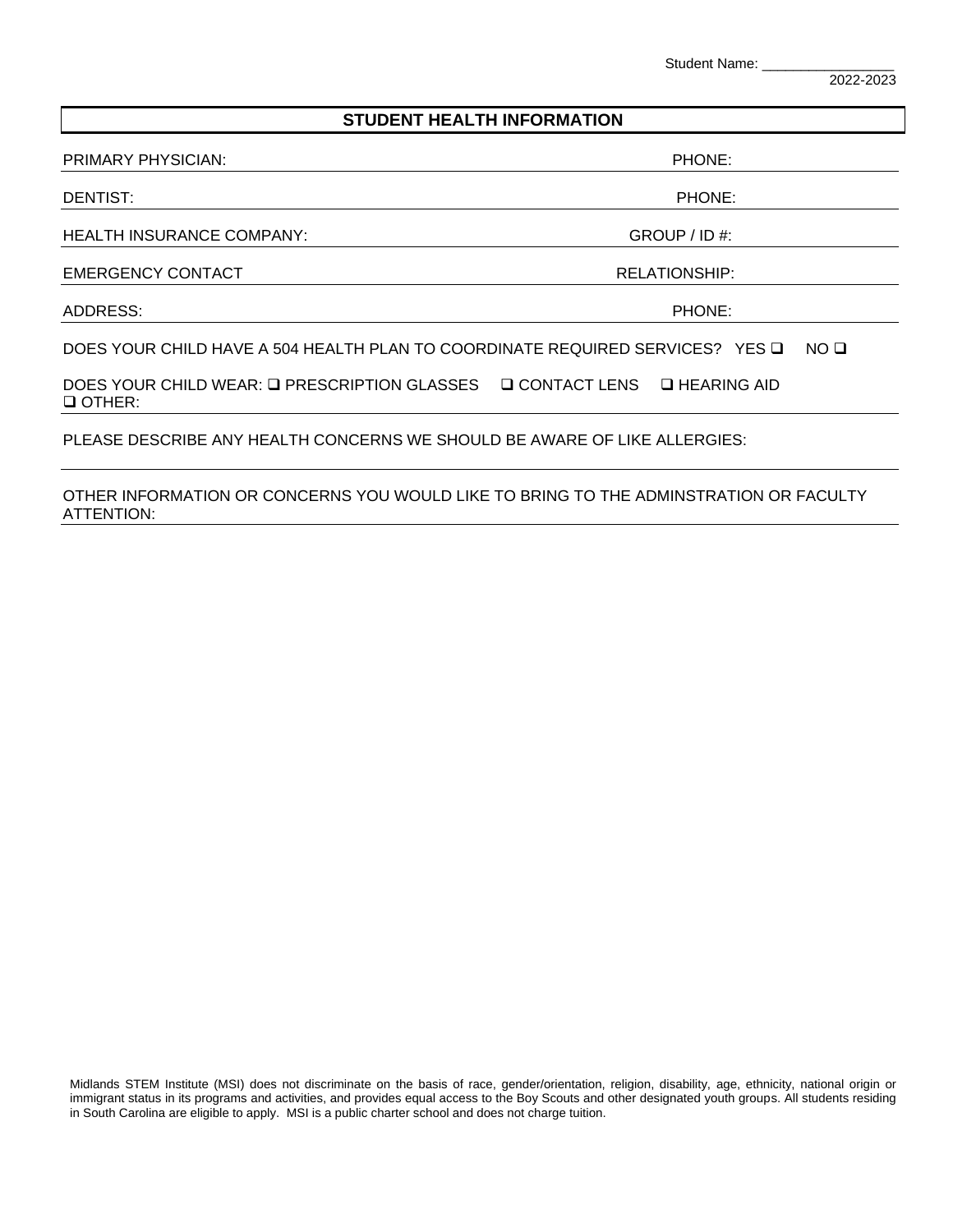

## *PUBLIC CHARTER SCHOOL*

# MSI FAMILY VOLUNTEER FORM

Families are critical to the success of charter schools. MSI understands that families want to be involved and help in any way possible. Below is a list of areas where volunteers can help create the best learning environment for all children at Midlands STEM Institute Public Charter School. We encourage you to select all areas of interest and those where your specific skills and talents can be best utilized.

| <b>Volunteer Name:</b>                                           | <b>Best Contact Info:</b> |
|------------------------------------------------------------------|---------------------------|
| Volunteer Name:                                                  | <b>Best Contact Info:</b> |
| <b>Volunteer Name:</b>                                           | <b>Best Contact Info:</b> |
| $\Box$ Parent Teacher Organization (PTO)<br>— <i>- -</i> - - - - |                           |

- Before School Program
- **After School Program**
- Athletic Booster Club-Future Project
- **Q** Landscaping and/or outside projects
- $\Box$  Student extra-curricular activities (lego robotics, student government, clubs, sports, cheering)
- $\Box$  Finance Committee (long term planning for MSI)
- □ Classroom Project Helpers/Party Planners
- $\Box$  Assist with technology needs of the school
- $\Box$  Mentor or tutor students before or after school
- $\Box$  Administrative Support (data entry, filing, stuffing envelopes)
- $\Box$  Attend charter school related trainings
- Other (Please specify): \_\_\_\_\_\_\_\_\_\_\_\_\_\_\_\_\_\_\_\_\_\_\_\_\_\_\_\_\_\_\_\_\_\_\_\_\_\_\_\_\_\_\_\_\_\_\_\_\_\_\_\_\_\_\_\_\_

Please list anything else you would like to help with, any special skills or access to resources, and ideas you want to share.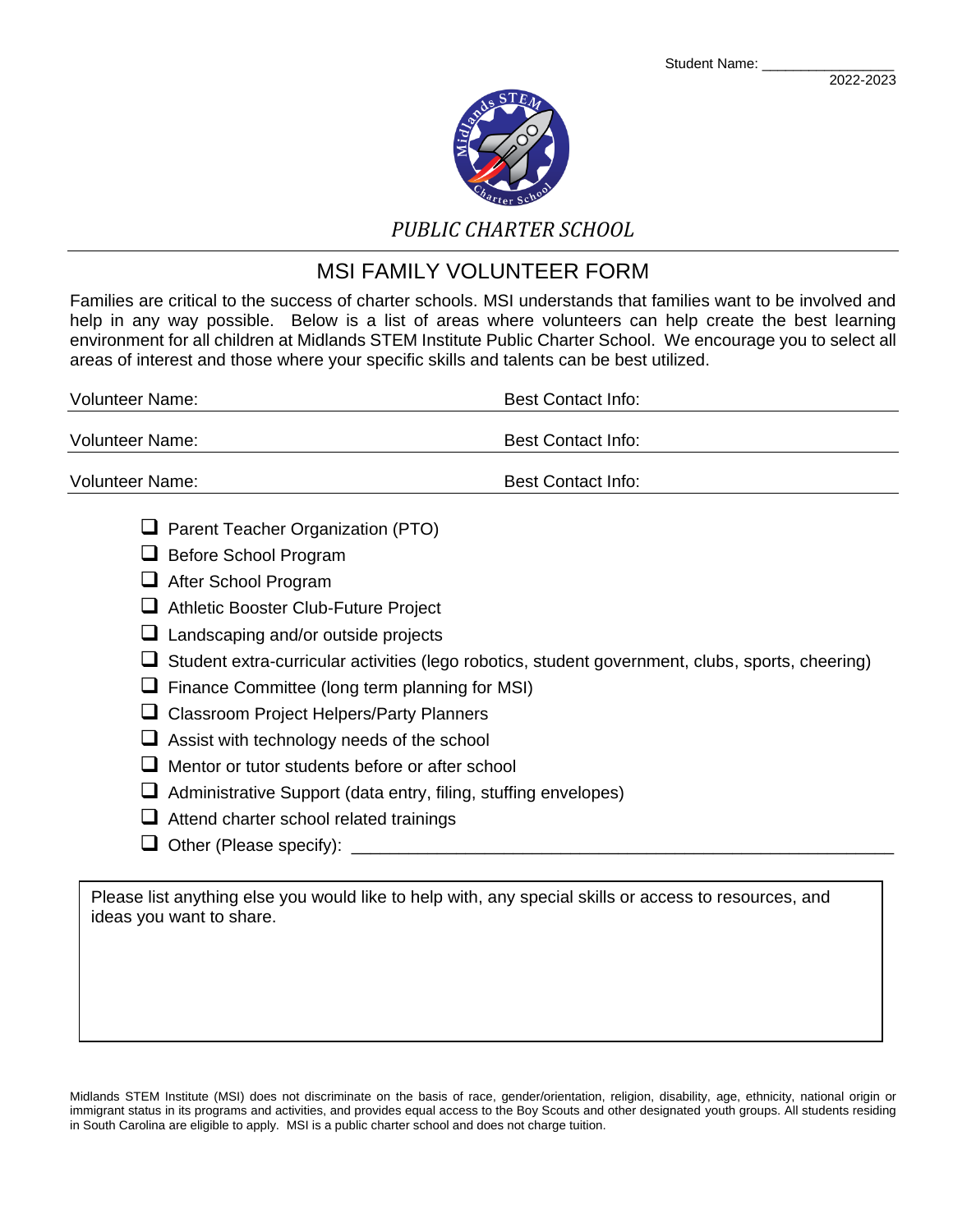

*PUBLIC CHARTER SCHOOL*

# REQUEST FOR RELEASE OF RECORDS

| Please forward the following information, as applicable: |                                                           |             |                              |
|----------------------------------------------------------|-----------------------------------------------------------|-------------|------------------------------|
| ⊠ Transcript                                             | <b>E</b> Attendance Record                                | ×           | IEP/Due process folder       |
| Withdrawal Form<br> x                                    | ⊠ Psychological                                           | ⊠           | <b>CCSD</b> permanent file   |
| 504 plan<br>区                                            | <b>⊠</b> Standardized test scores                         |             | Student has a IEP            |
| Discipline Record<br>×                                   | <b>⊠ IGP/Career Assessment</b>                            |             | Student does not have an IEP |
| Complete numeric grades to date of withdrawal<br>×       |                                                           |             |                              |
| $\boxtimes$ Home Language Survey(s)                      | ⊠ English Language Learn (ELL) Initial Placement Screener |             |                              |
| <b>ELL Accommodation Plan</b><br>x                       | ⊠ Most Recent State Language Proficiency Test             |             |                              |
| APPLICANT/STUDENT:                                       |                                                           |             |                              |
| Name of Student:                                         |                                                           |             |                              |
| First                                                    | Middle                                                    |             | Last                         |
| Records requested for grade(s):                          |                                                           |             |                              |
| <b>CURRENT SCHOOL:</b>                                   |                                                           |             |                              |
| Name of Current School:                                  |                                                           |             | Grade:                       |
| <b>School Street Address:</b>                            |                                                           |             |                              |
| City:                                                    |                                                           | State:      | Zip:                         |
| School Phone:                                            |                                                           | School Fax: |                              |
| Teacher:                                                 |                                                           | Principal:  |                              |
|                                                          |                                                           |             |                              |

### **PARENT:**

*Parental permission is no longer required when authorized school personnel requests records (Family Education Act, Final Rule on Education Records, Federal registration, June 17, 1976 Vol. 41 No. 118 Page 24673). It states that the school officials, including teachers within the educational institutions and officials of other school systems in which the student may intend to enroll, may receive school records without written consent for such releases.*

| Name of Parent     |            |           |      |  |
|--------------------|------------|-----------|------|--|
|                    | First Name | Last Name |      |  |
| Parent's Signature |            |           | Date |  |

 Parent requests DHEC Immunization Documents from previous school to meet 2022-2023 Enrollment Requirements at Midlands STEM Institute Public Charter School. I understand that if DHEC documents are not provided by this Transcript Request, I will assume responsibility for providing required documents within 30 days.

Midlands STEM Institute (MSI) does not discriminate on the basis of race, gender/orientation, religion, disability, age, ethnicity, national origin or immigrant status in its programs and activities, and provides equal access to the Boy Scouts and other designated youth groups. All students residing in South Carolina are eligible to apply. MSI is a public charter school and does not charge tuition.

112 Crane St. ● Winnsboro, SC 29180 ● tel. (803) 815-1524 [● www.midlandsstem.org](http://www.midlandsstem.org/)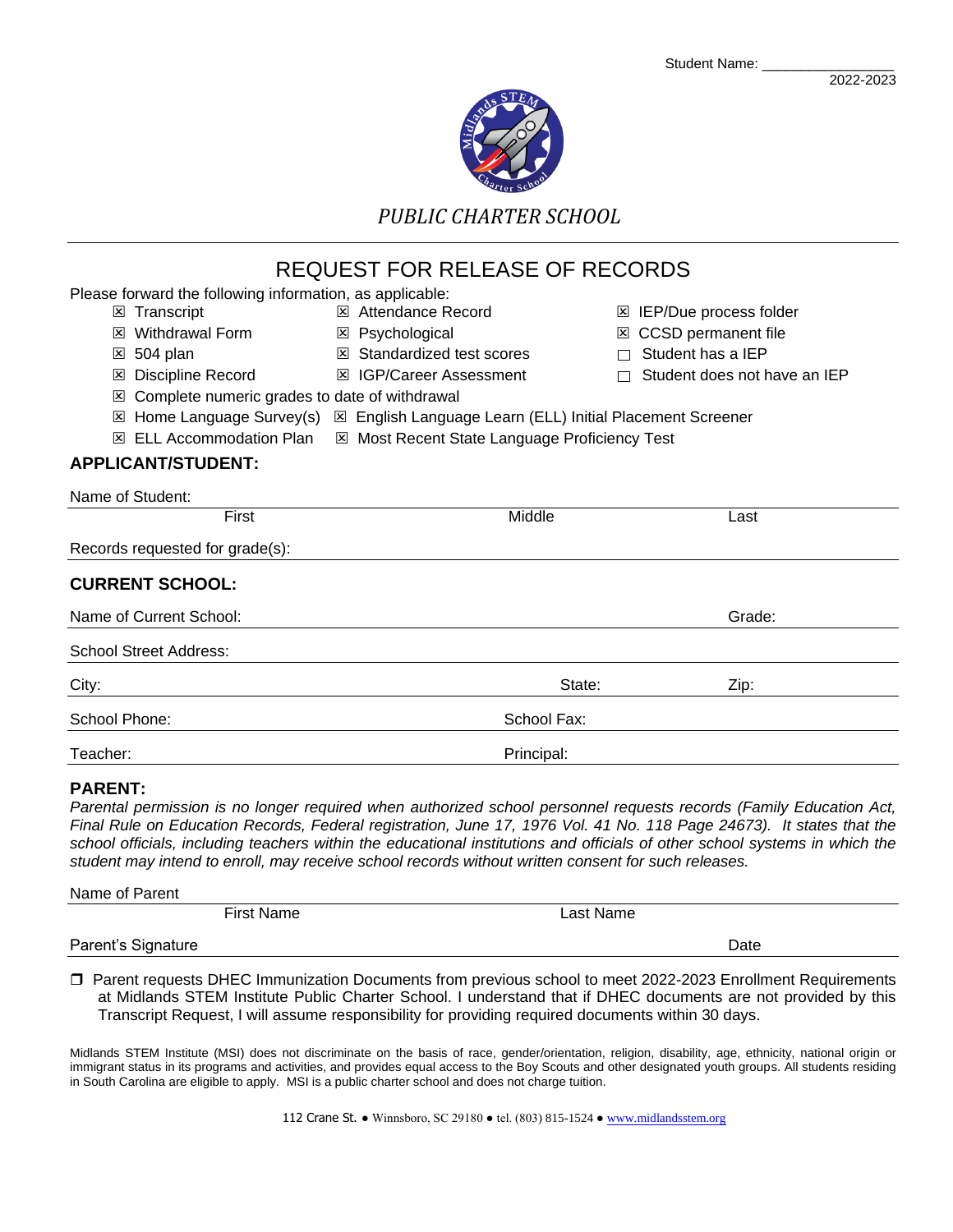Student Name: \_



*PUBLIC CHARTER SCHOOL*

# FAMILY EDUCATIONAL RIGHTS AND PRIVACY ACT (FERPA) CONSENT FORM

The Family Educational Rights and Privacy Act (FERPA) gives parents and students over 18 years of age ("eligible students") certain rights regarding the student's education records. One of those rights is the right to consent to disclosures of personally identifiable information contained in the student's education records.

Midlands STEM Institute Public Charter School and its designated curriculum provider have found that to best serve the student's education needs, it is necessary to disclose a student's name and address to the following classes of vendors that provide important services related to your student's education. In all cases, these vendors will have agreed to ensure the confidentiality of the student's name and address and to not use the information for purposes other than what is contracted for the student's education needs.

- Suppliers of computers and educational materials for purpose of shipping to and from the student's home.
- Customer care providers that handle overflow calls.
- Internet service provider.
- Companies that enter the student information into a computer database for use by school officials.
- Other contractors and subcontractors that MSI identifies as necessary for providing education services.

I hereby agree that my student's name and address be provided to the above identified contractors to ensure that MSI can best meet my student's education needs.

### PARENT/GUARDIAN'S SIGNATURE: DATE:

### **MEDIA/PHOTO/VIDEO/VOICE RELEASE**

Throughout the year, there are occasions when MSI may want to take pictures/videos of your student participating in activities related to the school. We may use, duplicate, broadcast, distribute and display these pictures/videos in MSI publications, newspaper, school website, radio, TV and / or homerooms, advertising, other media outlets, etc. We request that you sign this media/photo/video/voice release for your student to allow us to record on film, tape or otherwise, to edit such items as desirable/necessary and to use the student's name, likeness, image, voice, and performance as outlined above. Thank you in advance for your support and understanding.

 $\Box$  I give my consent for MSI to use pictures/video of my student.

 $\Box$  I do NOT give my consent for MSI to use pictures/video of my student.

#### PARENT / GUARDIAN'S SIGNATURE: DATE: DATE: DATE: DATE: DATE: DATE: DATE: DATE: DATE: DATE: DATE: DATE: DATE: DATE: DATE: DATE: DATE: DATE: DATE: DATE: DATE: DATE: DATE: DATE: DATE: DATE: DATE: DATE: DATE: DATE: DATE: DATE: